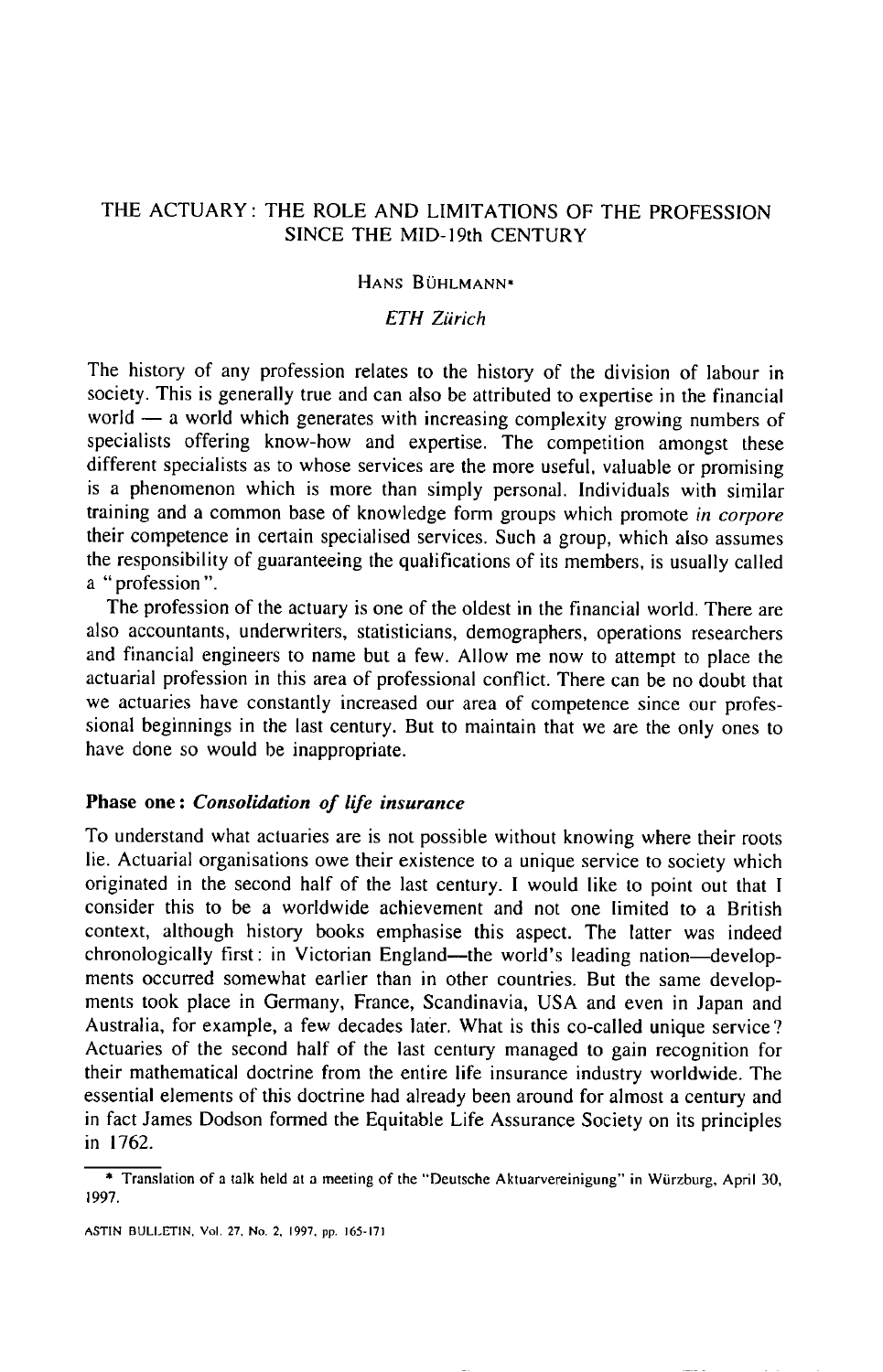### 166 THE ACTUARY: THE ROLE AND LIMITATIONS OF THE PROFESSION

For such an astounding achievement, conditions at the time had to be favourable. The first condition being that in the first half of the last century life insurance was to a large extent speculative business. An insurance chronicler wrote: "Insurance companies writing life business were breeding like flies in the summer sky, and disappearing just as fast". The reason for this disappearance was the nonapplication of a proven base for premium calculations on the one hand, and above all the lack of method in the excessive distribution of profits to the entrepreneurs on the other. To give a concrete example: between 1844 and 1853, in Great Britain 335 new insurance companies were planned, 149 were actually formed and a total of 59 survived this period. This called for legislative measures to protect the insured. Secondly, it is just as important to note that Equitable, founded in 1762 as I mentioned earlier, managed to weather all storms in good shape and flourished because of the scientific methods it employed. Other companies thus took over the insurance technique developed mainly by its actuary William Morgan to calculate reserves, create a technical balance sheet and develop mortality tables using statistical data.

This professional know-how had already begun to spread by word of mouth beyond national boundaries. Legislative bodies in most industrial nations were thus able to adopt a tried and tested scientific and mathematical technique. What had once been only a competitive edge for some life insurance companies was suddenly the norm, and the pioneers of this technique became members of the leading industrial profession.

It was this high status of actuaries which led to the formation of the first national actuarial bodies, the Institute of Actuaries in London in 1848, the Faculty of Actuaries in Edinburgh in 1856, and the Institut des Actuaires Franqais in 1889. This was also the year that the first professional actuarial body was formed in America which was the forerunner to today's American Society of Actuaries. It is also interesting to note early developments in Germany. As early as 1860, a group of mathematicians met regularly to discuss problems related to the insurance industry. This group published its ideas mainly in the Masius Rundschau der Versicherungen, with extremely innovative contributions by Zillmer and Hattendorf for instance. My efforts to find the exact date on which the Deutsche Gesellschaft für Versicherungsmathematik was formed were unfortunately unsuccessful, though it is known that the Institut für Versicherungswissenschaften with an actuarial department at the University of Göttingen was founded in 1895. Looking to the Far East, I would like to add 1897 and 1899 as the dates when the Australian Institute of Actuaries and the Institute of Actuaries of Japan were formed respectively. As you all know from the recent anniversary celebrations, the first International Congress of Actuaries took place in Brussels in 1895, which additionally led to the formation of the Belgian ARAB.

The circumstances which I have just described provided the basis for the golden age of the actuary spanning the first half of the 20th century. This period was characterised by the proud awareness that actuaries controlled the know-how and expertise in the area of life insurance, which formed the solid foundation for an entire industry. Managers often came from this profession and used their managerial position to maintain the high status of actuaries within the company.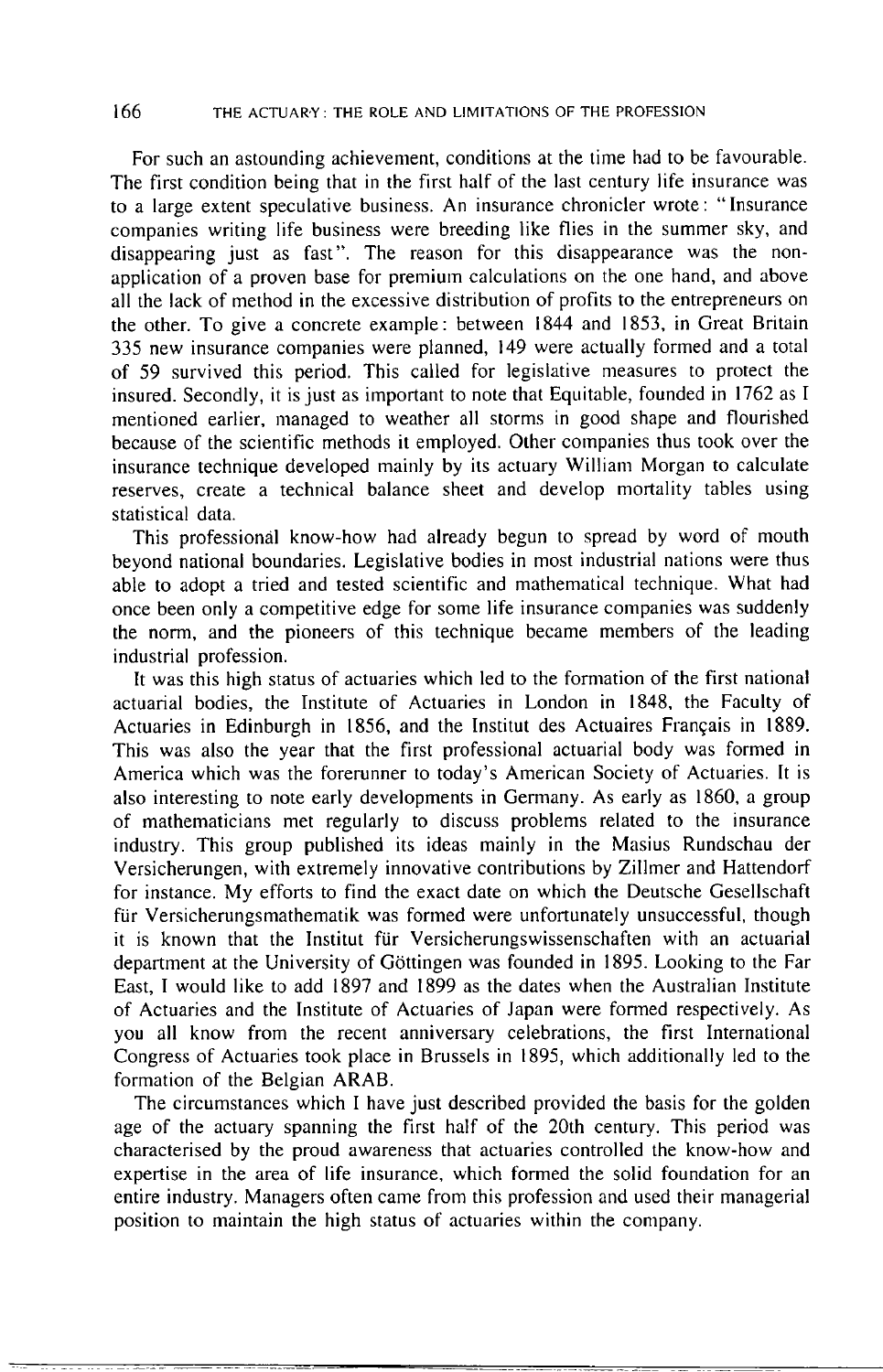#### **Phase 2:** *Lack of challenge*

This portrayal of the golden age of the actuary is a little one-sided. I first came into contact with the profession in the 1950s as a young actuary and it would perhaps be interesting to hear my personal impressions on joining the world of life insurance. It was probably the same for most of my young colleagues of that time:

I was additionally fortunate in that I had a job with a company which was characterised by outstanding personalities, offered me excellent opportunities for development and, last but not least, paid very well. I soon realised that my mathematical knowledge gained at university was regarded as a welcome status symbol, but that my command of languages and other general knowledge gained at high school were far more important than mathematics. My dear teacher and supervisor at work, Professor Jecklin, summarised this so: actuarial science is a "ready-made" theory; all that remains to be done is the tuning of fine technical details. He could also have said that actuarial science has devoted itself to statics after it had mastered the dynamic conditions of the last century. For a young actuary this meant that a career in the insurance industry may well have offered an attractive entrepreneurial challenge, but the creative side of mathematics would be nothing more than a hobby. Despite the undertone in these statements, I hope that you will not find my impressions too negative; I later came to believe that *viewed from the inside,* i.e. from the point of view of someone who joined the insurance industry, working in this branch definitely had its attractions; admittedly these were highly dependent on individual situations.

But, as you know all too well, this looked different *viewed from the outside.* It was difficult to convince students or anyone from academic institutions in general that a profession which uses mathematics statically, but produces no dynamic scientific development of its own, can be attractive. In the first half of the century, the recruiting of young academics interested in actuarial science began to suffer because of this. The situation was made more desperate by the fact that the universities asked themselves—from an academic angle quite justifiably—whether there was still a need to continue with actuarial science chairs; the declining interest shown by students was accompanied by the academic questioning of the lack of innovative ideas in actuarial science. This led to the bizarre situation, for example in Germany, where, on the one hand, the insurance industry wanted to promote actuarial chairs-even offering to support them financially-but on the other, the universities accepted these offers rather reluctantly, if at all. This situation could not only be observed in Germany: it was mirrored the world over. In the Anglo-Saxon countries it merely took another form : universities assumed the role of preparatory schools for examinations without having a say in their content. It is well known that the examination content in the US and Great Britain for example is set by the professional bodies, which meant that until only 20 years ago actuarial exams contained little on mathematics from the 20th century.

In broader terms, not too long ago it could be ascertained that, professionally, the actuary was flourishing while, academically, his reputation was low.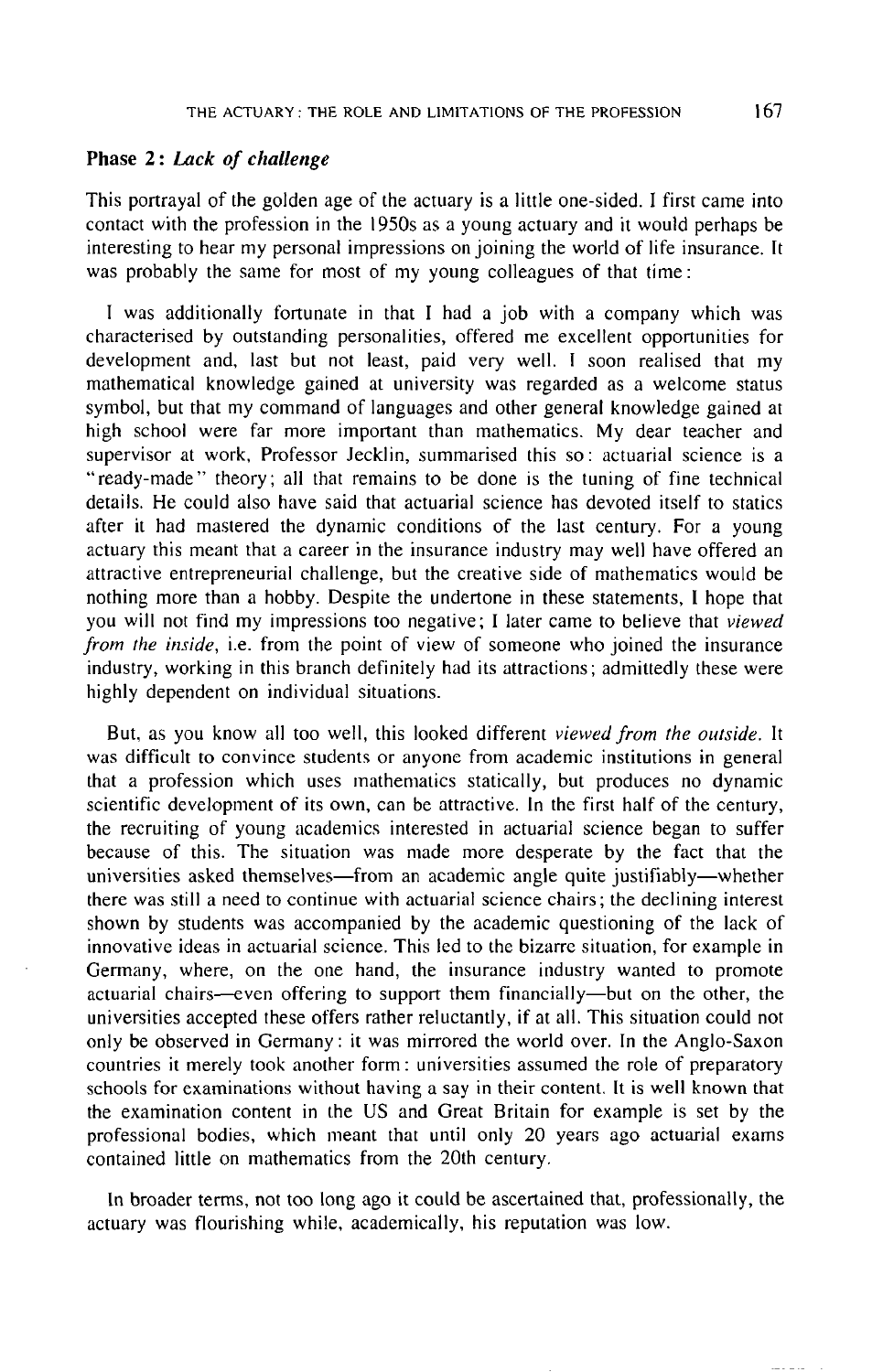#### **Phase 3:** *New impulses*

In the 1960s and 1970s, the actuaries began to break out of the domain of life insurance. The scenario for the acceptance of actuarial methods in non-life insurance was interestingly similar to the one of a hundred years ago in the life branch.

Motor liability in particular was responsible for the enormous losses suffered by insurers in many countries. Even if companies took the trouble to collect statistical data thoroughly they had no clear concept of how premium discounts should be rated. It needed a sound, theoretical approach to bring order to the proliferation of the system.

As in life insurance, the theoretical approaches were once again already in place. In 1903 the Swede Filip Lundberg published the first paper on what was later to become known as collective risk theory. In this publication, he made the pioneering step towards modelling insurance events as a mechanism of chance developing over time. Without knowing, he had used the key concept of modern probability theory--the stochastic process--for the first time in an insurance context. His problem was that in 1903 there was no exact theory of stochastic processes in the strict mathematical sense. The relevant rigorous mathematical foundations were laid in the 1930s and 1940s, mainly by Russian mathematicians. Although Lundberg's work caught the attention of actuaries, it was understood by few, until Professor Harald Cramér's excellent didactic explanations made the relationship between collective risk theory and the theory of stochastic process apparent to a wide readership.

And yet Lundberg's contribution was the most important one. He dragged actuarial science form the intellectual "constraints" of the past into the 20th century. Through his efforts a milestone was reached: modelling the processes of insurance events on the basis of modem probability theory.

The mathematically precise structure of the bonus-malus system in motor liability insurance, based on the number of losses of individual insureds, is a prime example of such a model. This model became established worldwide during the 1960s. It was also the driving force which offered actuaries new opportunities for professional development outside the field of life insurance. This development soon spread to fire insurance, reinsurance and other branches.

It is interesting to consider whether the activities of actuaries outside the field of life insurance actually contributed to the widening of the limits of the existing profession or whether a second, new profession was thereby created. In the US, where this professional development took place quite earlier than in other countries, it ted to a clear separation between Life Actuaries and Casualty Actuaries. In all other countries of the world, however, this widening of competencies has been kept under the same roof. We must nevertheless continually ask ourselves what actually keeps us under the same professional roof. Moreover, in comparison to his colleagues in life insurance, the boundaries of the non-life actuary's competence are a lot more blurred with other professions such as auditors or underwriters. We may regret this, but the pressure of always having to prove oneself in competition with other professions through particularly good performance also has its positive aspects.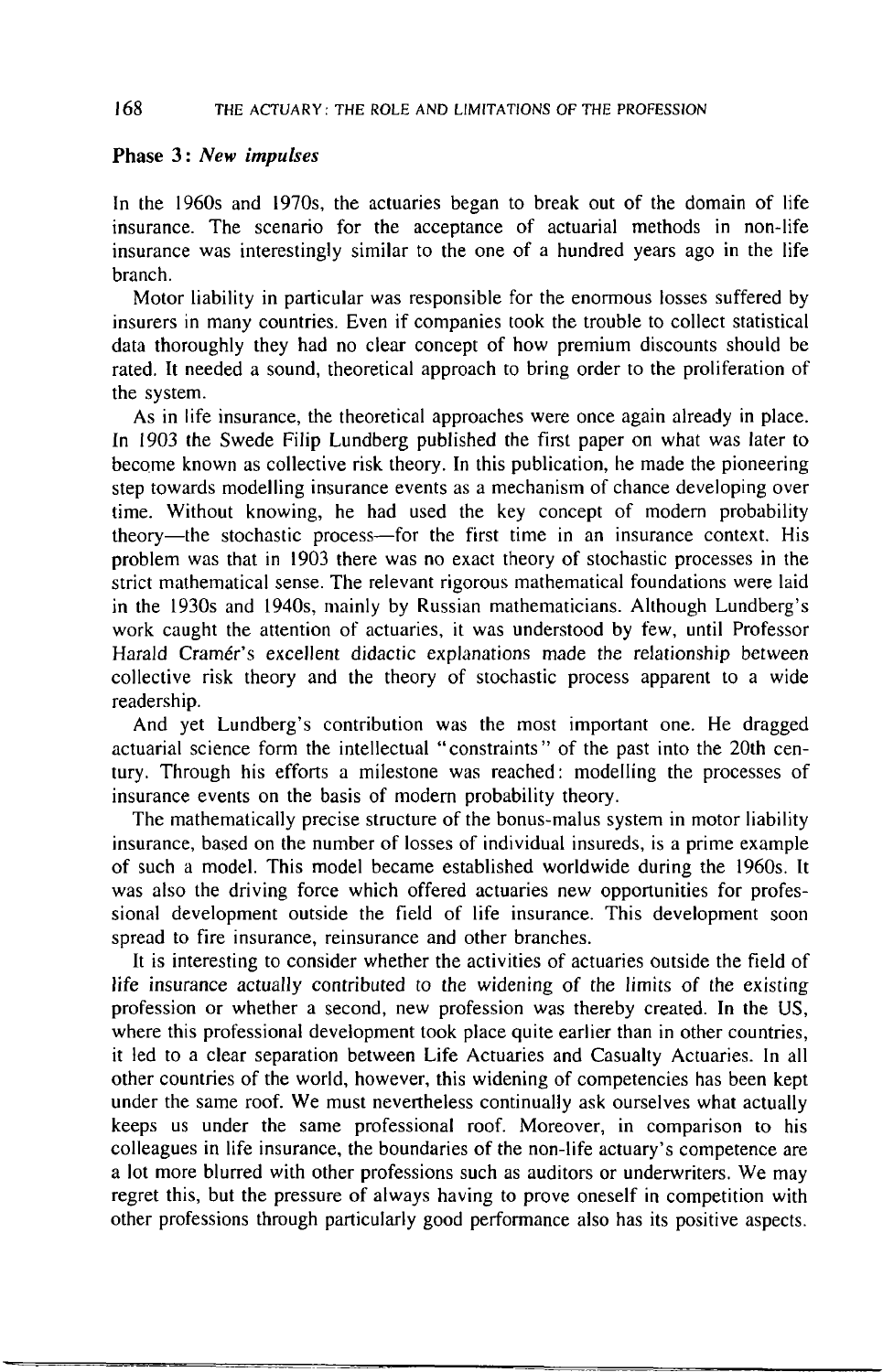#### **Phase** 4 : *The challenge from other professions*

In defining the limits of actuarial competence we have so far only considered the profession from the inside. We have seen how the actuary clearly marked his professional field as his own, foremost in life insurance, in order to then extend it into other insurance branches.

Another trend has also been evident over the last 40 years, namely the establishing of competencies in other professions whose areas of competence overlap with those of the actuary. Generally speaking, I believe that this development can be attributed to the fact that the concept of probability has, in modern times, become a universal way of thinking which is incorporated in all aspects of our life; in the last century, this concept was relevant to practically only two types of people : to professional gamblers -- and actuaries. Another profession which has integrated the concept of probability increasingly since the middle of this century is that of accountants. They, too, often determine the present value of cash flows. Because they do this partly in accordance with principles which differ from actuarial ones, there is inevitably friction between the two professions. This also means competition in activities which were previously reserved exclusively for actuaries. From an economic point of view, there is nothing to be said against the existence of different professional doctrines to treat identical economic problems. On the contrary, the range of possible means available to business managers should be enhanced by this co-existence.

The example of actuary and accountant shows, however, that the overlapping of competencies from different professions can lead to disagreement on which one has an intellectual monopoly on the correct solution to a problem. I believe that it is precisely the role of actuaries to point out how restricting it is to suppose that for a given problem there is only one right answer. This is not even true in mathematics, let alone in economics (as an aside, the closeness of the actuary to mathematics may also be responsible for the fact that, mostly, the claims to a monopoly come from the other side).

The challenge actuaries face from another, newly created profession is however much greater than that which has come from the ranks of the accountants over the last few decades. This latest profession is so new that there is only an English name for it. "Financial Engineers", as they are known, have initially taken up activity in an area which was not previously occupied by any profession. We could therefore speak of unconquered territory or no-man's-land. The typical activities are : pricing of options, term structures for interest rates, optimisation of investment portfolios ; in short, the problems of the modern financial world.

Looking back it is difficult to understand why the approaches and solutions developed for today's financial sector, which are clearly oriented towards mathematics, or to be more precise towards probability theory, did not originate from the breeding-ground of actuarial thinking. This is also true of the academic world ; here, the innovation stemmed from the faculties of business administration, i.e. the business schools. The challenge from financial engineers is thus of a different type. It has shown us that a static profession can miss obvious chances of key importance to its professional development. The traditional thought patterns of financial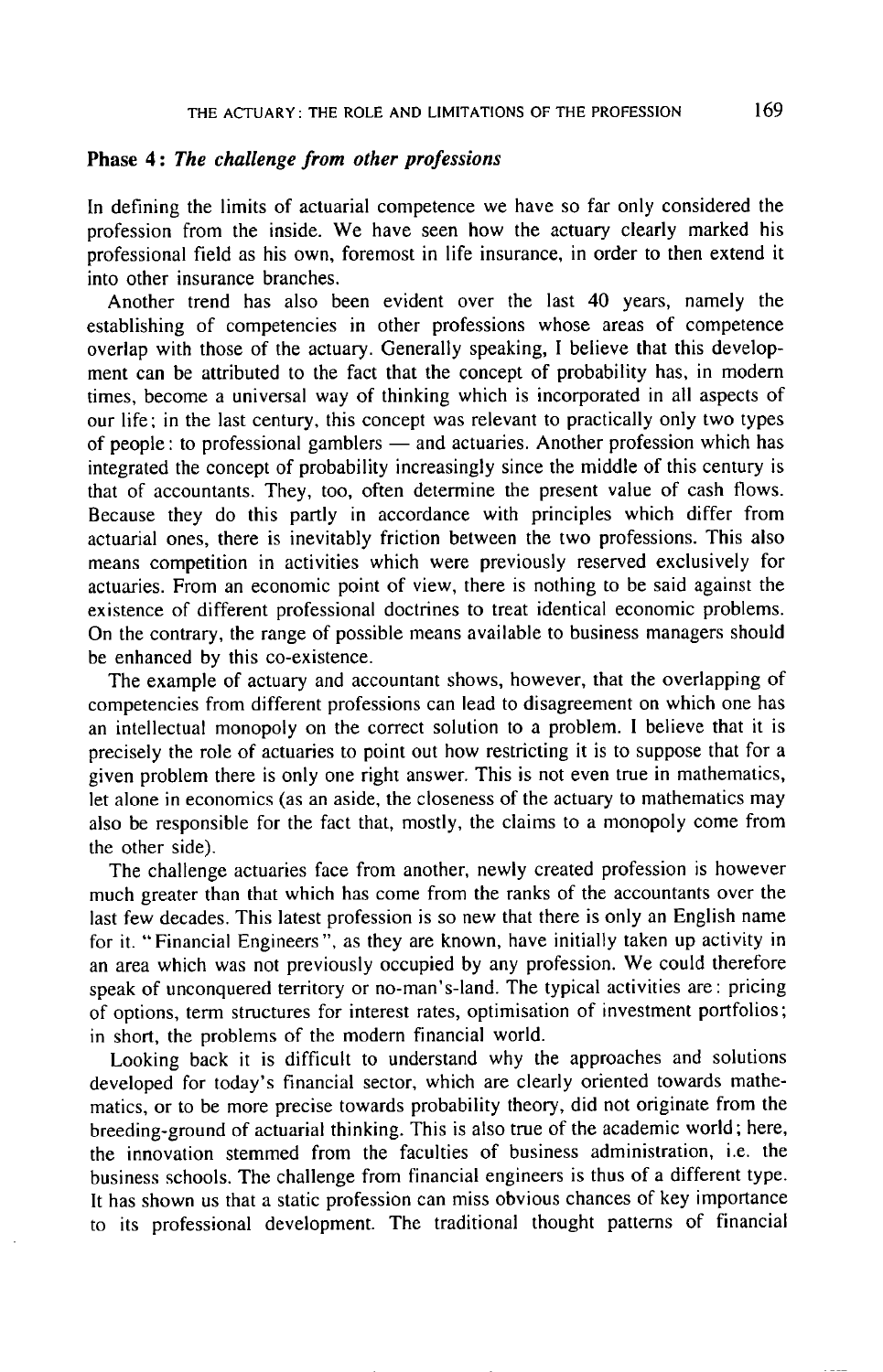mathematics kept us chained for too long to deterministic, non-variable, technical interest rates for the entire duration of an insurance contract. But the actuaries have woken up and are beginning to occupy the field of modern financial mathematics around the world.

The universities in particular have realised that finance and insurance mathematics should be presented to today's students as one discipline. I personally favour a fruitful co-existence of the paradigms which have grown from different breedinggrounds and which may lead to different practical solutions. In the resulting competition between the two professions, the actuaries have the disadvantage of having been somewhat late arrivals in the field. In many places, however, the training of actuaries concentrates more on mathematics than courses at business schools do. This long-term advantage should not be underestimated. And why can't the actuarial roof be big enough to cover financial engineers too?

# **The "common" roof for actuaries**

What exactly is this "common" roof? How wide should it be and how diversified can the profession be which it covers? What does it mean: "we are all actuaries ''9 Is it not more helpful to say that you carry responsibility for the calculation of reserves in life insurance, for the rating of substandard risks in life and health, for loss statistics in fire insurance, for the development of derivatives at a reinsurance company or for demographical projections in social insurance ? If we take our daily responsibility as a means of classification, we are-as are members of many other professions--an association of specialists. What does the common profession of actuary mean to us then? The first response to this question comes from the corporative world : the profession of actuaries defines the necessary code of conduct for its members; it ensures professionalism to others and controls conduct from within. Most national actuarial associations are now in the process of revising their rules of conduct. This will help clarify the professional standing of the actuary in today's business and insurance world and is thus a welcome move. Corporate understanding of the profession is, however, not sufficient to define "a comrnon roof". Experience shows that the majority of guidelines developed by the profession is aimed at disjunct groups of specialists and thus contributes little to the unity of members of the profession. This unity requires a communicative understanding of what constitutes a profession; in addition to the know-how of these specialists, it requires in particular an integrated and mutual understanding of what these specialists do and on which basis their know-how is founded. Only in this way can we stop the "common" roof from turning into a tower of Babel. Those of us who work in universities can perhaps make the biggest contribution to our profession in this respect by teaching actuarial mathematics, financial mathematics, non-life and life insurance techniques, capitalisation and "pay-as-you-go" from a common base of understanding. I should perhaps add that the concept of a common basis for the understanding of the modern financial world (of which insurance is a part) is greeted with great enthusiasm by the students. The number of students who actively participate in our seminars on this subject has shot up. What is particularly pleasing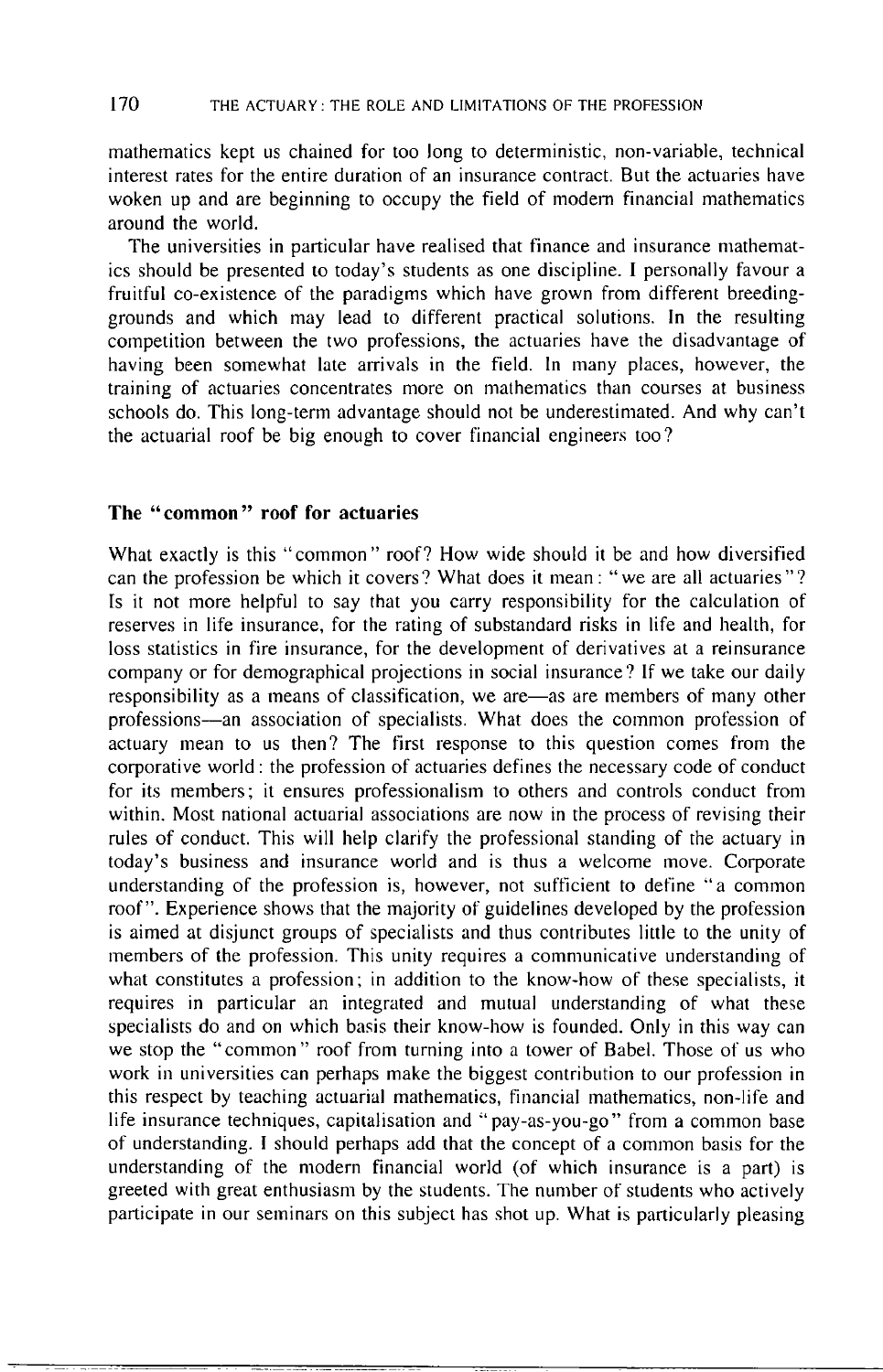is that it is often the best students who want to work in the area of integrated finance and insurance mathematics. The future role of the actuarial profession will depend essentially on how successful it is at supporting and encouraging these promising young people after they have graduated. If we can succeed in integrating them actively and professionally in the financial sector, this important sector of our economy will be able to look to the future with confidence.

HANS BUHLMANN *Department of Mathematics ETHZ CH-8092 Ziirich Switzerland*